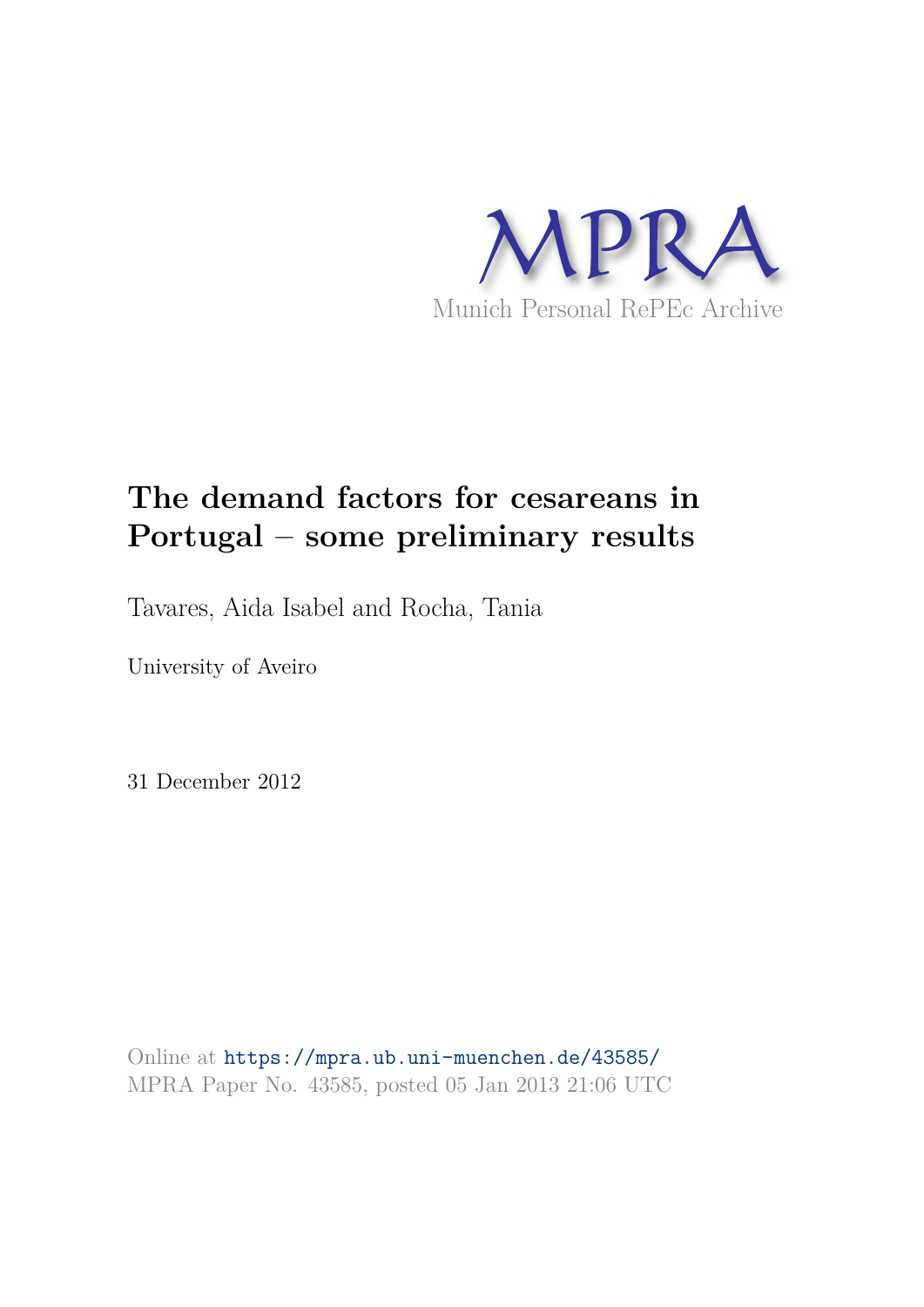# **The demand factors for cesareans in Portugal – some preliminary results<sup>1</sup>**

Tavares, Aida Isabel<sup>2</sup> and Rocha, Tania

### Abstract:

The aim of this work is to determine the demand factors for cesareans in Portugal. This work is exploratory and preliminary. Data is aggregated in NUTSII<sup>3</sup>, for the period 2002-10. The number of cesareans performed is count data which requires the estimation of this panel data by a negative binomial with fixed effects. The main result is the evidence that there may be induced demand for cesareans in Portugal. Further research is needed.

Keywords: cesareans, demand factors, induced demand, count data, negative binomial JEL classification: C50, D12, I10

 $\overline{a}$ 

 $1$  This paper is preliminary and exploratory. Comments and suggestions are welcome.

<sup>&</sup>lt;sup>2</sup> Department of Economics, Management and Industrial Engineering, University of Aveiro, Campus de Santiago, Aveiro, Portugal. Contact: aida.tavares@ua.pt .

<sup>&</sup>lt;sup>3</sup> Nomenclature of Units for Territorial Statistic.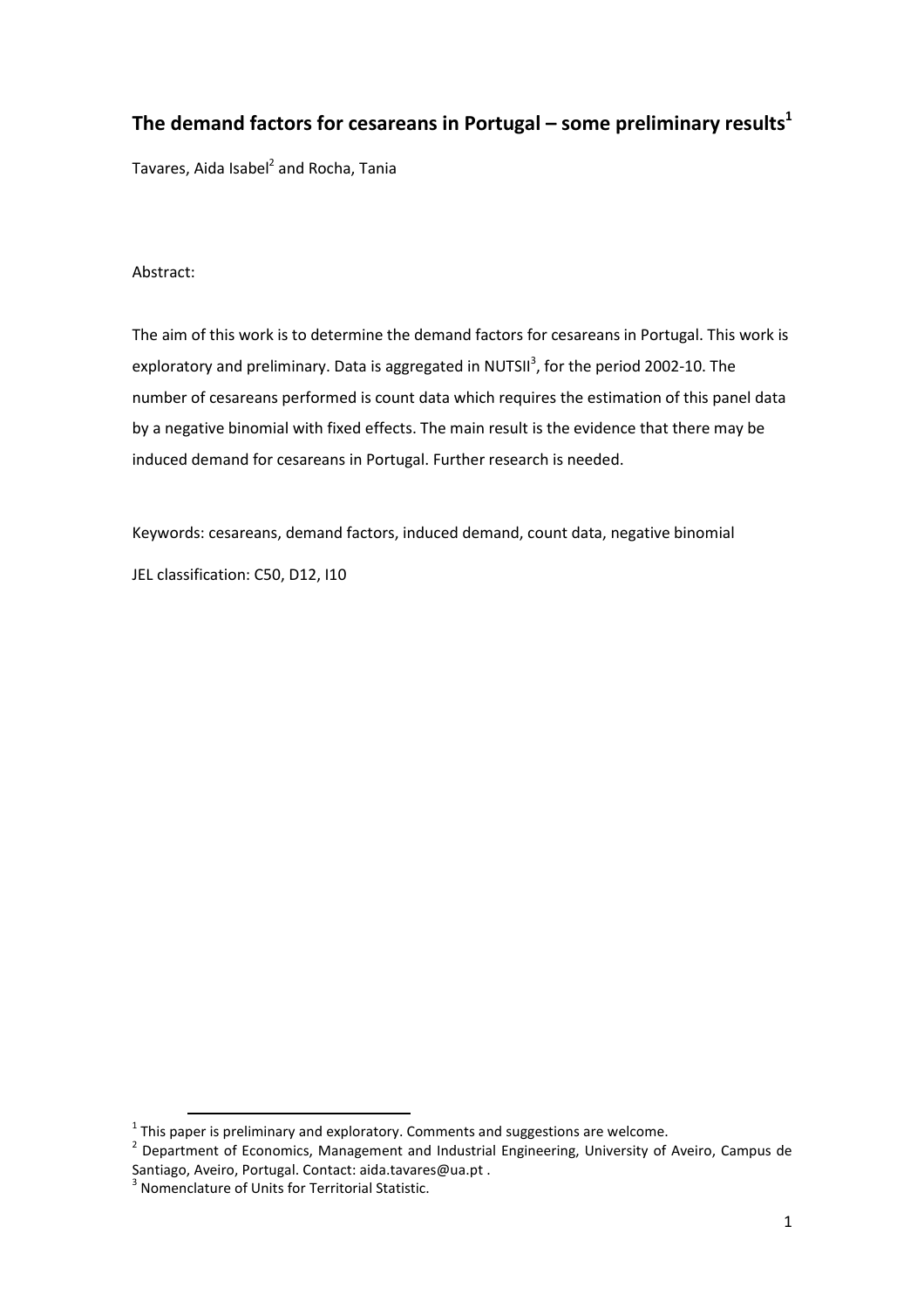#### **1. Introduction**

Cesareans in Portugal have followed the western trend and the number has been rising steadily over the last years. For instances, in 2010, the rate of c-sections was about 36% of the number of live births. This is an extremely high rate, in particular, when compared to the WHO reference. Accordingly, the cesarean rates should not be above the 15% (WHO, 1985), even if this value has no consensus (Chamers, 1992). However, the trade-off between cesarean birth and natural birth is clear. Cesareans have higher risk and are more expensive than natural births, while cesareans are more appropriate under some conditions (Muinelo et al., 2005).

The factors that contribute to the choice of cesarean delivery are several among which there is the induced demand by the doctors (obstetricians and gynecologists). This phenomenon is quite controversial but it is central in health economics. The asymmetric information that characterizes the relationship doctor-patient allows the doctor to use his superior knowledge to induce the patients to choose exams, treatments or other health care procedure that may not be necessary (Arrow, 1963).

The aim to fulfill a void concerning the factors that may explain the number of cesareans performed in Portugal and to test the hypothesis of induced demand of cesareans.

For this purpose, we use a count model to find the demand factors, in average terms for the Portuguese females. Data is aggregated by regions type NUTS  $II^4$  of Portugal and for the period 2002-2010. The controls are of different types: social, economic, birth characteristics and health framework.

The main result is the evidence that demand for c-sections may be partially induced.

The contribution of this work is important insights on the factors determining the aggregated demand for cesareans in Portugal. Policy makers may be interested in this work in order to convey some policy lines to reduce the number of cesareans performed in Portugal.

The results of this work are preliminary since this is a working in progress, highly dependent on the available statistics.

<sup>&</sup>lt;sup>4</sup> Five regions NUTII: North, Center, Lisbon, Alentejo and Algarve.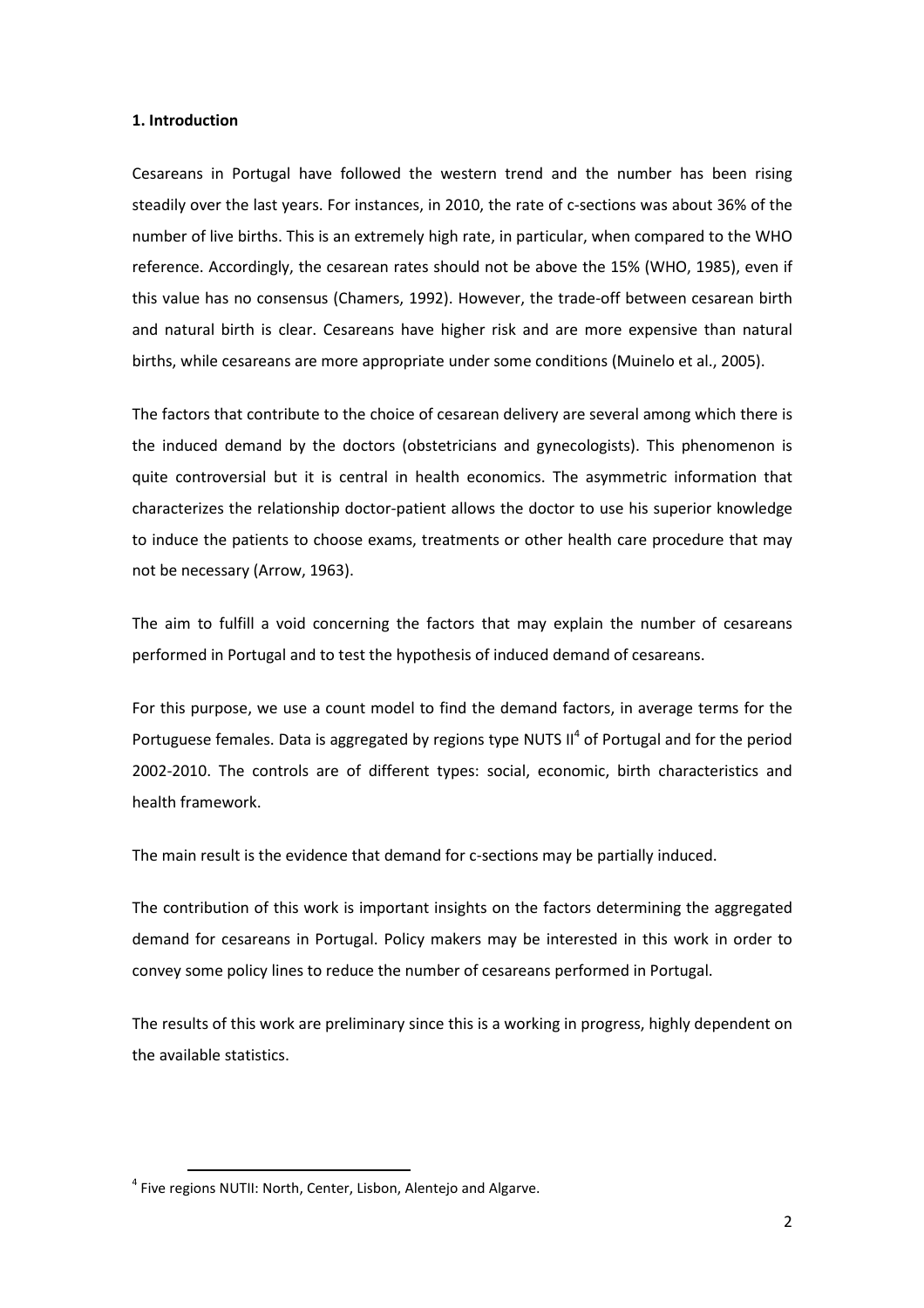#### **2. Descriptive statistics and short literature review**

The cesarean rate has been increasing in the OECD countries in the last decades (OECD, 2011). On average, this rate has increased from 14%, in 1990, to about 26%, in 2009.

On the graph 1 below, it is presented the cesarean rate per OECD country for 1990, 2000 and 2009. It is clear that Portugal has one of the highest rate from the listed countries.





In Portugal, the performance of c-sections is not highly different across regions. Although there are more deliveries by cesarean on the north of the country – graph 2. For our analysis, we take the aggregated number of cesareans in Portugal and disregard the regional disparities.

Some more descriptive numbers in Portugal: the number of public hospitals (57%) is similar to the number of private hospitals; the number of obstetricians and gynecologists has increased by nearly 9% in 7 years: there were 1344 doctors in 2003, and 1461 in 2010. Graph 2 shows the differences of the cesarean rate among the Portuguese regions. The differences are not extreme and are maintained over time. The higher percentage of cesarean rate is to be found in the north and in Lisbon while the south (Alentejo) presents the lowest rate.

Source: OECD Health Data 2011.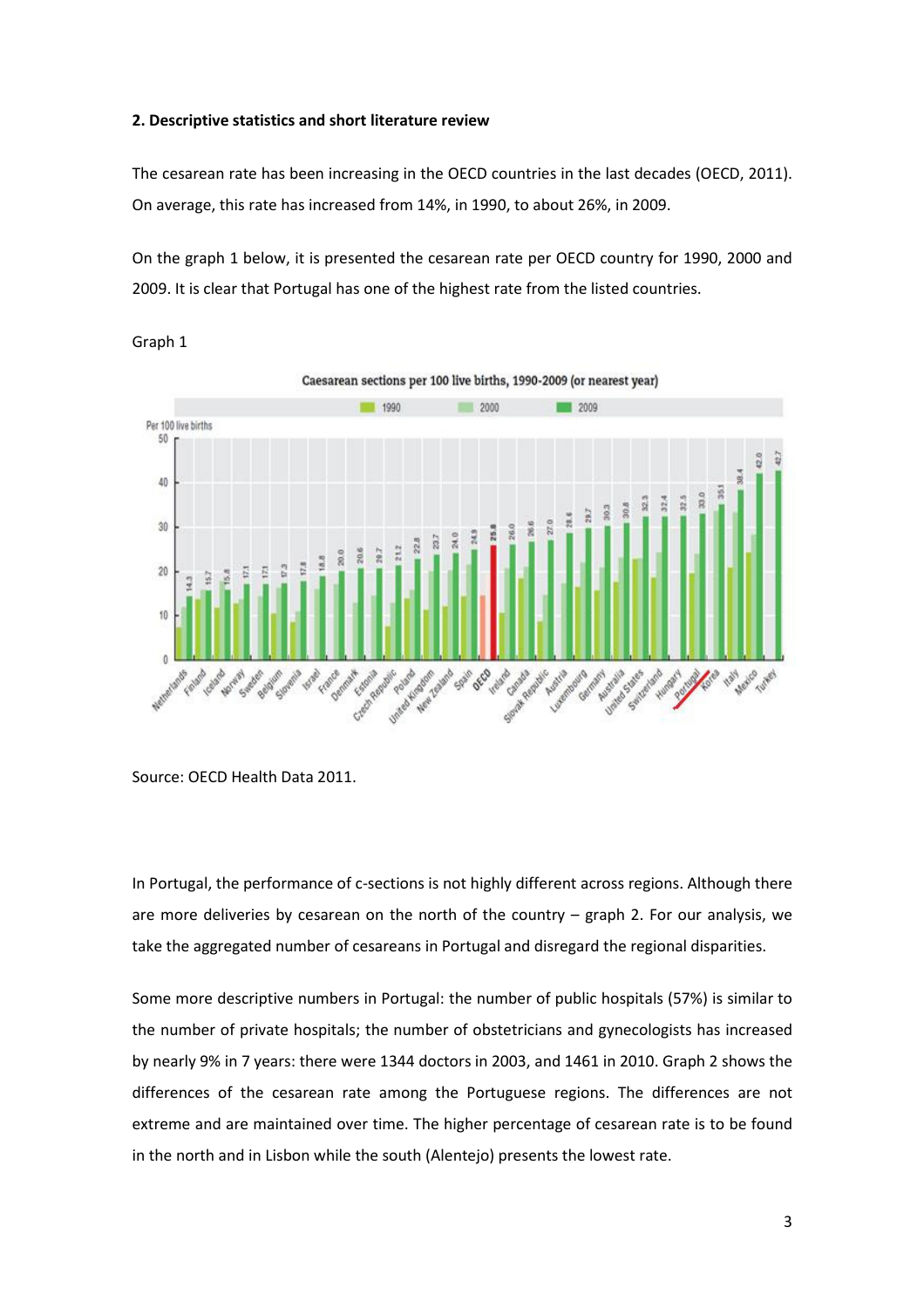



The factors that explain the choice of a cesarean birth are several. Ecker and Frigoletto (2007) group these factors in three classes: technological changes, women preferences changes and doctors' behavior changes.

This last factor is quite relevant because it includes the induced demand of cesareans. There are several studies on this topic, in particular, on the induced demand of cesareans. Moreover, the results are not consensual. On the one hand, some works find the evidence of induced demand for c-sections such as Gruber and Owings (1996), Fabbri and Monfardini (2001), Muinelo, Rossi and Triunfo (2005), and also Kim (2009). On the other hand, the research by Das (2002) does not find significant statistical evidence of induced cesareans in a cross country analysis.

The induced demand can be explained and captured in different ways. Shain and Roemer (1959) and Roemer (1961) showed that the after an increase in the supply of hospital beds, there was a very strong correlation between beds availability and its utilization. Another way is proposed by Rice (1983). His argument is that doctors have a target-income and they promote their own services up to that target-income. The limit to the induced demand comes from ethical factors, as referred by McGuire and Pauly (1991).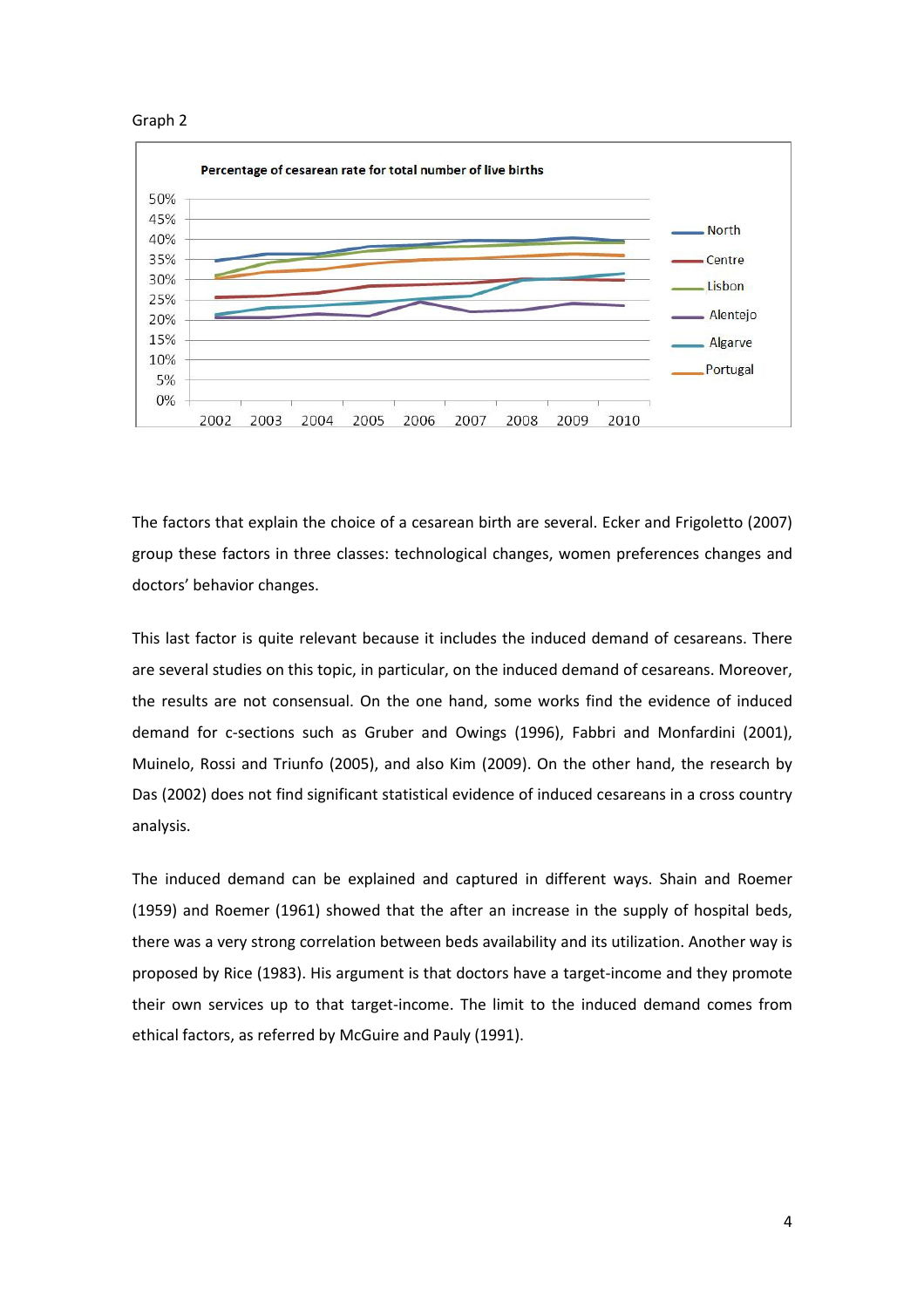#### **3. Variables and econometric model**

The variable to be explained is the number of cesareans performed in Portugal, between 2002 and 2010. Because this variable is a natural number, the type of econometric analysis used is the count data model. The reason we use count data comes from the fact that we aim at determining the average behavior of the women choosing cesareans in Portugal, given the aggregated controls we have considered (Wooldridge, 2009).

The control variables are grouped in those explaining the social characteristics of mothers – age, education and occupation, hospital characteristics – private and public, and others – number of doctors (obstetricians and gynecologists), number of multiple births and income per capita.

A comment on the hospital characteristics is worth. The national statistics do not provide the number of bed in public hospital and the number of beds in private hospitals. To capture the hospital characteristics of each region we construct a proxy. The total number of beds and the number of private and public hospitals are available. So we did two ratios that provide the average number of beds per hospital, either private or public (the ratios are computed as total number of hospital beds to number of private or public hospitals in each region).

| mother<br>characteristics | $20$       | Number of live births for mothers under 20 y.o.      |  |  |
|---------------------------|------------|------------------------------------------------------|--|--|
|                           | 2034       | Number of live births for mothers aged 20-34 y.o.    |  |  |
|                           | >34        | Number of live births for mothers aged >34 y.o.      |  |  |
|                           | nouniv     | Number of live births for mothers with no university |  |  |
|                           |            | degree                                               |  |  |
|                           | univ       | Number of live births for mothers with university    |  |  |
|                           |            | degree                                               |  |  |
|                           | emp        | Number of live births for employed mothers           |  |  |
|                           | unemp      | Number of live births for unemployed or inactive     |  |  |
|                           |            | mothers                                              |  |  |
| hospital                  | bedpubl    | Beds per public hospital                             |  |  |
| characteristics           | bedpriv    | Beds per private hospital                            |  |  |
| other                     | nrdoc      | Number of obstetricians and gynecologists doctors    |  |  |
|                           | multibirth | Number of live births for twin/multiple births       |  |  |
|                           | incomepc   | Per capita income                                    |  |  |
|                           |            | (constant prices, base 2000, thousand $\epsilon$ )   |  |  |

In table 1 – control variables description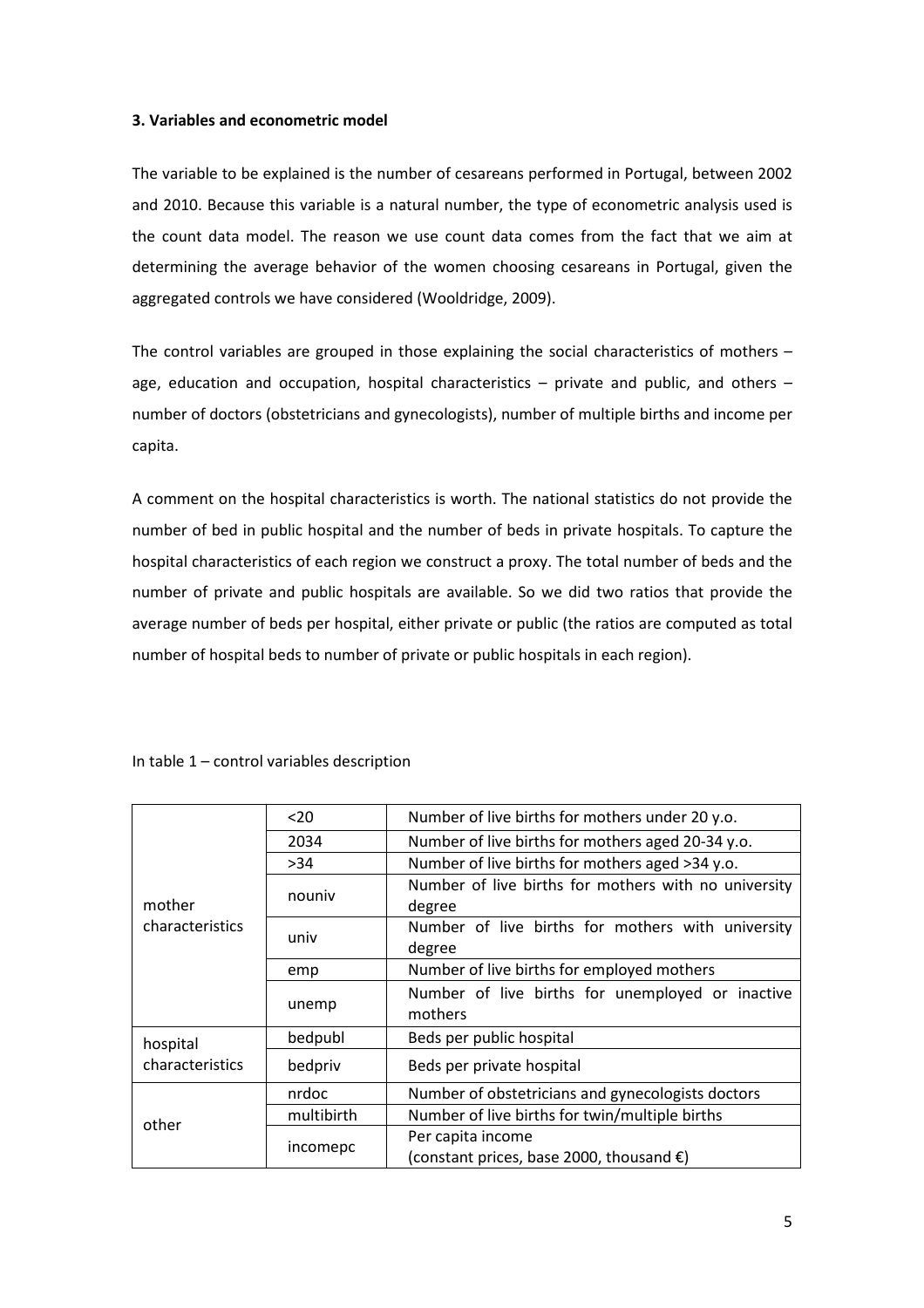The estimation of count models can be done using Poisson model or Negative Binomial.

Poisson estimation assumes that the conditional variance and mean of the dependent variable are equal. However, analyzing the data for the number of cesareans, it is clear that the variance is significantly larger than the mean, which means that data is overdispersed. Thus, the estimation of our model has to be with Negative Binomial.

#### Table 2 – Dependent variable statistics

| Variable                                | Mean     | std. Dev. | Min                                                  | Max I             | Observations            |         |
|-----------------------------------------|----------|-----------|------------------------------------------------------|-------------------|-------------------------|---------|
| cesari~a overall  <br>between<br>within | 6861.933 | 5273.16   | 956<br>5807.5 1257.222 13840.11<br>459.7376 5032.489 | 14542<br>7844.489 | $N =$<br>$n =$<br>$T =$ | 45<br>9 |

Since our data is a panel of 9 years, Hausman test<sup>5</sup> allows checking if data presents fixed or random effects.

Before finishing this section, it is worth to mention that the estimated coefficients under Negative Binomial are interpreted as incidence rate ratio $6$ , where  $(u_{x_{0}})$  $(\mu_{_{x_0+1}})$  $\log \frac{(\mu_{x_0+1})}{(x_0+1)}$  $\mathbf{0}$ *x x u*  $\beta = \log \frac{(\mu_{x_0+1})}{\sigma}$ . Since the

dependent variable can be reinterpreted as a rate itself, meaning the number of cesareans per region, then the estimated coefficient gives the change (increase or decrease) of the dependent variable equal to the factor provided by the estimated coefficient, when the control variable X is increased by 1 unit.

<sup>&</sup>lt;sup>5</sup> The Hausman test. The hypothesis are the following. H<sub>0</sub>: random effects  $(\beta^{FE} = \beta^{RE})$  vs H<sub>1</sub>: fixed effects  $(\beta^{FE} \neq \beta^{RE})$ .

 $6$  The estimated coefficients can also be interpreted as the difference between logarithms:

 $\beta = \log(\mu_{x_0+1}) - \log(\mu_{x_0})$  when one more unit of the explanatory variable is considered.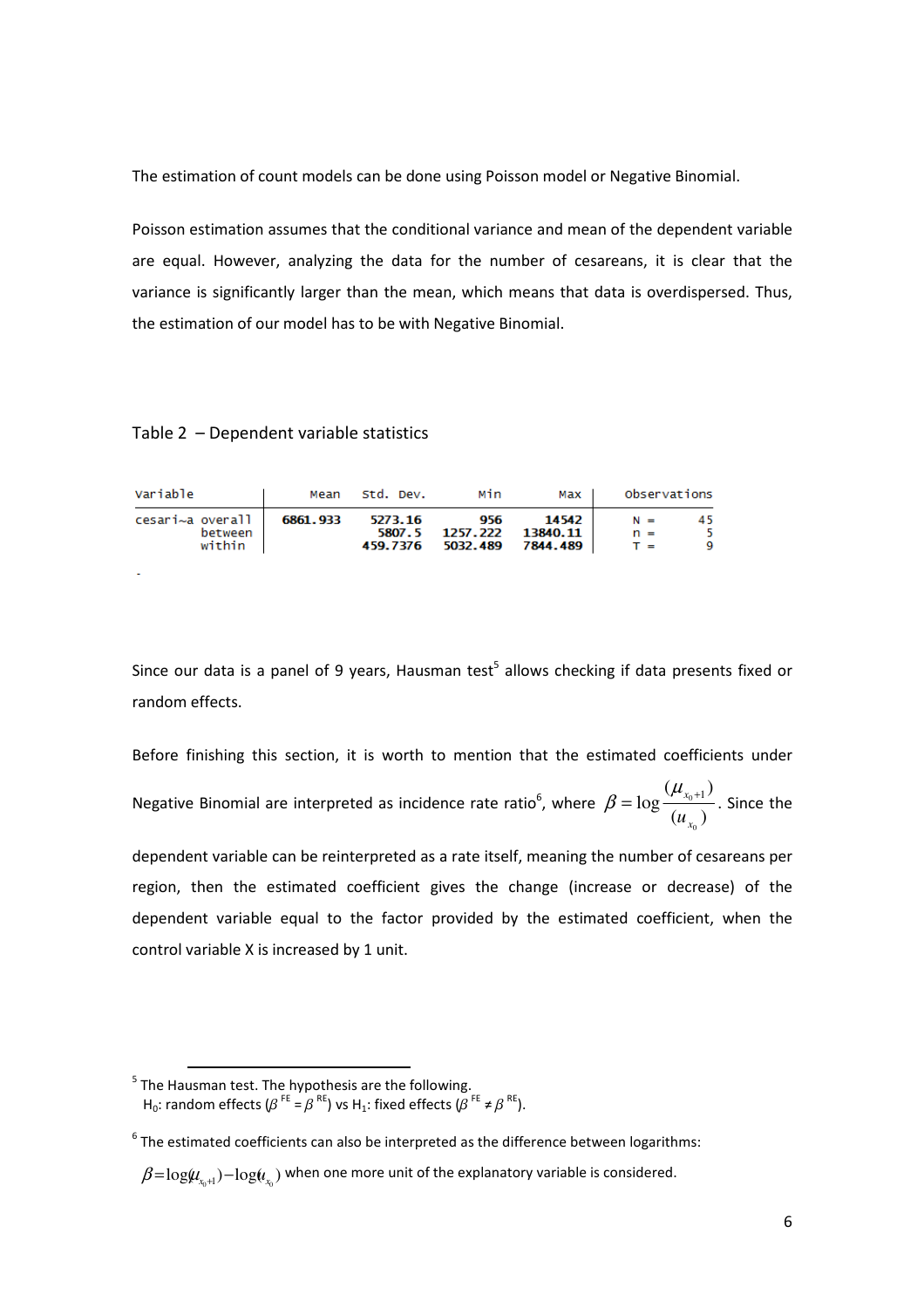## **4. Estimated results**

The coefficients for the Negative Binomial estimations are presented in table 2. The dependent variable is the number of cesareans.

| Control variables                             | Negative binomial<br>random effects                                                          | <b>Negative binomial</b><br>fixed effects |  |
|-----------------------------------------------|----------------------------------------------------------------------------------------------|-------------------------------------------|--|
| $20$                                          | 0,9994579<br>(0,005)                                                                         | 0,9995283<br>(0,030)                      |  |
| 2034                                          | 1,000299<br>(0,002)                                                                          | 1,000241<br>(0,018)                       |  |
| >34                                           | 1,000553<br>(0,000)                                                                          | 1,000157<br>(0, 230)                      |  |
| nouniv                                        | 0,9988748<br>(0,001)                                                                         | 0,9992492<br>(0,011)                      |  |
| univ                                          | 0,998742<br>(0,002)                                                                          | 0,999207<br>(0,024)                       |  |
| emp                                           | 1,000821<br>(0,003)                                                                          | 1,000571<br>(0,023)                       |  |
| unemp                                         | 1,001028<br>(0,002)                                                                          | 1,000652<br>(0,025)                       |  |
| incomepc                                      | 0,9864729<br>(0, 336)                                                                        | 1,026872<br>(0, 207)                      |  |
| bedpriv                                       | 1,000408<br>(0,028)                                                                          | 0,9995902<br>(0, 352)                     |  |
| bedpubl                                       | 1,00058<br>(0,025)                                                                           | 1,000433<br>(0, 151)                      |  |
| nrdoc                                         | 1,003374<br>(0,000)                                                                          | 1,007322<br>(0,000)                       |  |
| multibirth                                    | 1,000487<br>(0,092)                                                                          | 1,000005<br>(0,983)                       |  |
| nr obs                                        | 30                                                                                           | 30                                        |  |
| Wald chi2<br>Prob>chi2                        | chi2(12)= 1759,90<br>Prob>chi2= 0,000                                                        | chi2(12)= 194,58<br>Prob>chi2= 0,000      |  |
| Log likelihood                                | $-197,245$                                                                                   | $-146,048$                                |  |
| Hausman test<br>Chi <sub>2</sub><br>Prob>chi2 | Do not accept $H_0$ so accept $H_1$ : fixed effects<br>Chi2(11)= 22,33<br>Prob>chi2 = 0,0219 |                                           |  |

Table 2 – Estimated results *(in brackets p-value*)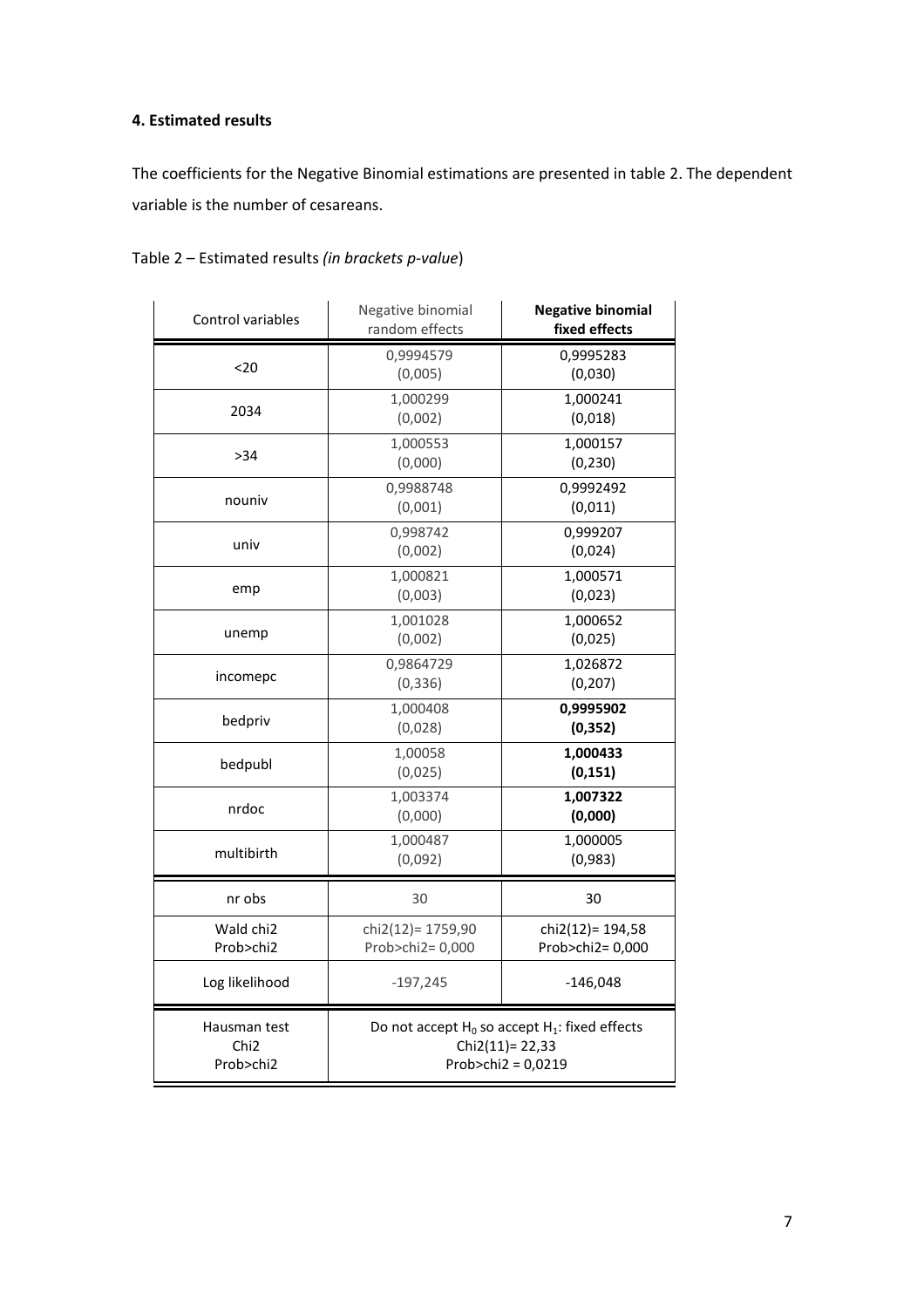According to the Hausman test, the panel data is of fixed effects. This makes sense because regions may have some idiosyncratic traits that are correlated with the control variables.

Moreover, a BIC test for model selection was performed. The results are in table 3. The best model is the binomial negative with fixed effects (it presents the lower BIC and Log likelihood).

Table 3 – Poisson vs NB

| Log Likelihood | <b>BIC</b> |                 |
|----------------|------------|-----------------|
| -235,36        | 514,93     | Poisson, robust |
| -146,05        | 336,31     | NB. FE          |
| -197.24        | 442.11     | NB, RE          |

The most relevant result is the evidence that induced demand for cesareans may exist in Portugal. This comes from the positive and significant coefficient of the number of doctors. Accordingly, the increase of one doctor results in an increase of cesarean rate by the factor equal to the estimated coefficient 0,007322.

The induced demand may come from the doctors' competition and target-income that they define and not from the number of available beds since the estimated coefficients are not statistical significant.

The results can be criticized because no matter occupation, there is a positive impact on the number of cesareans. Similarly, no matter the education level, the impact is negative. A less controversial result comes from the age of women. Younger women contribute less for the number of cesareans, while older women contribute more, because of pregnancy and birth risk.

#### **5. Conclusion**

This work is an exploratory analysis of the factors explaining the number of cesareans in Portugal. The results are preliminary and may be subject to several criticisms. However, there is one result that brings some enthusiasm to this research which is the evidence that the number of obstetricians and gynecologists doctors may be inducing cesareans. This result is particular relevant for policy makers, who may wish to control the number of cesareans, and it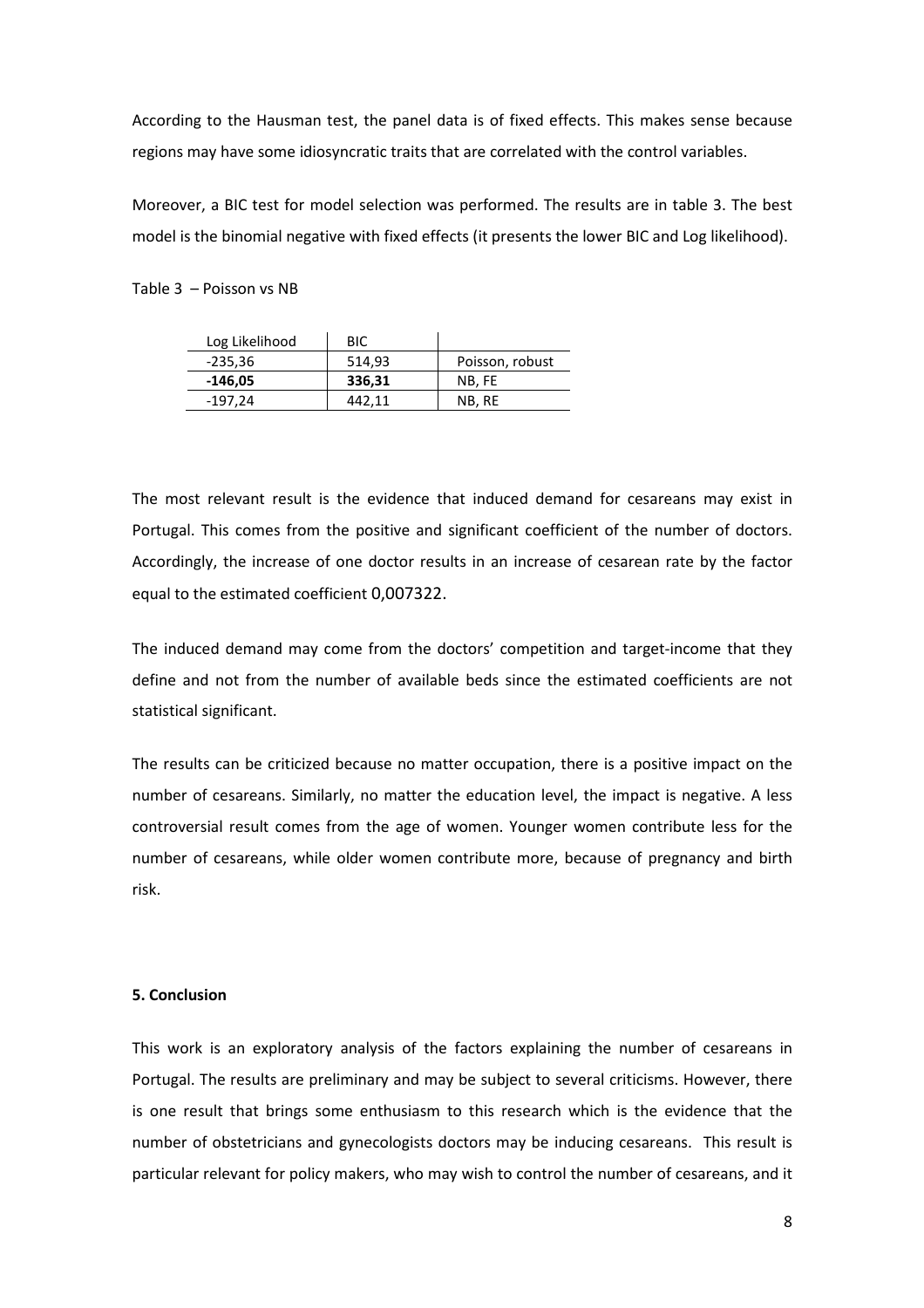is interesting to doctors to know that competition between them may be causing a bias in their preferences about cesareans. Women should also be aware of this bias when making their decisions about the delivery form of the new born.

Count data is frequently used in health economics; however most studies on cesareans do not use the number of cesareans but the percentage of cesareans (or even a binary decision variable). The choice of a different dependent variable requires a different type of econometric modeling and so different control variables. Moreover, it may be easier to consider regional differences in this case. The future research goes in this direction. Comments are welcome.